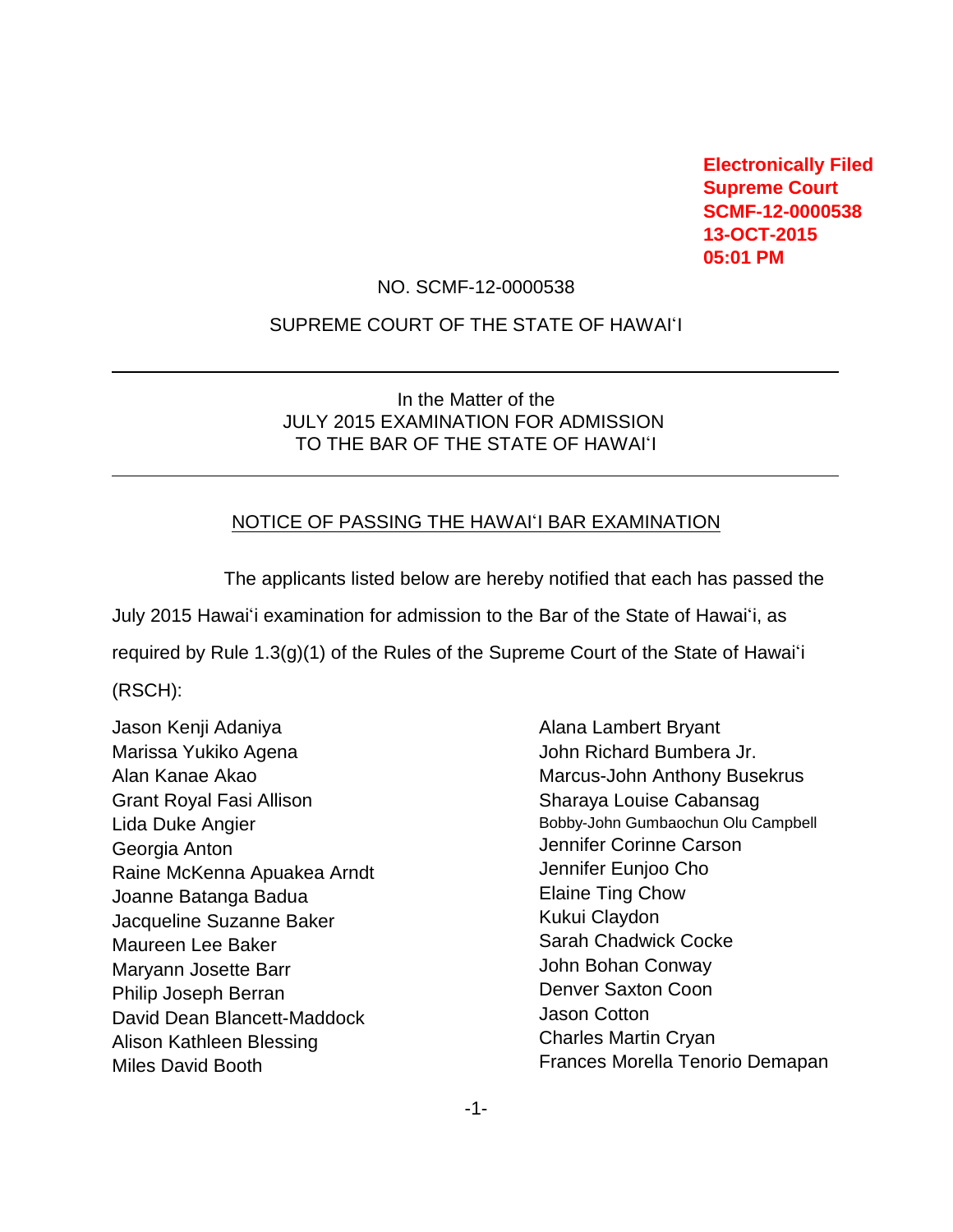Chloe Maxine Rieko Dooley Timothy Daniel Ducar Chelsea Loraine Dugan Michael David Dunford Jennifer-Lynn Sison Fabian-Verzosa James Forrest John Rodrigues Foster Mari Mee Liang Fujimoto Wen Sheng Gao Susan Gim Julia Antigone Gowin Andrew Joseph Guzzo Kristina Marie Hanson Nicholas Wai Kin Akira Hara Sean Harap Andrew Hata Ayaka Hayashi Robert Francis Hedrick Wendee Marie Hilderbrand Samuel Clay Hodges Cameron Toshio Holm John Holman Megumi Honami Ronson Palani Honeychurch Jermaine Jerome Hughes Shauna Etsuko Imanaka Jordan Kealaikalani Inafuku Kelsey Shigeko Inouye Eric Albert Irwin Soo Ji Jung Teresa Emiliana Kaneakua Ryan Bradley Kasten Devan Miyuki Kawakami-Wong Cecily Diahann Mariko Kaya Michael Robert Kirgan Luke Aaron Korkowski Lauren Emiko Kurashige Warren Dean Lance Alese Kristine Lesser Lansen Hon Gong Leu

Antoinette Victoria Marie Lilley Ryan Summers Little Arik Michael Wing Hong Look Michael John Madison Jenna Victoria Mandraccia Desiree Laureta Manuel Ryan Kent Markham Garrett Takeo Maruyama Jeffrey Lynn Mason Jr. James George McKeon Andrew Scott Michaels Joshua James Michaels Sarah Harada Miller Mica Michelle Mizutani Keone John Nakoa Pohaikauilani Ann Nuuhiwa Shoshana Rachel O'Brien Chelsea Noelani Okamoto Jill Aiko Otake William Adam Pannell Marshall Chance Peterson Miyoko Teddy Pettit Richard Allen Platel Brendan Ohara Prince Ofir Raviv Ryan Alan Schreiber Loren Ariela Seehase Sarah Jane Pualani Sheffield Adrienne Mine Shergill Benjamin Michael Sill Brian Allan Sim Chayah Skye Jeanie Sohn Sharlyne May Banday Solomon Nari Song Sarah Dyan Spitler Tyler Hiikua Stevenson Kelly Kimiko Suzuka Courtney Kie Takara Cheryl Lai Mei Tasaki